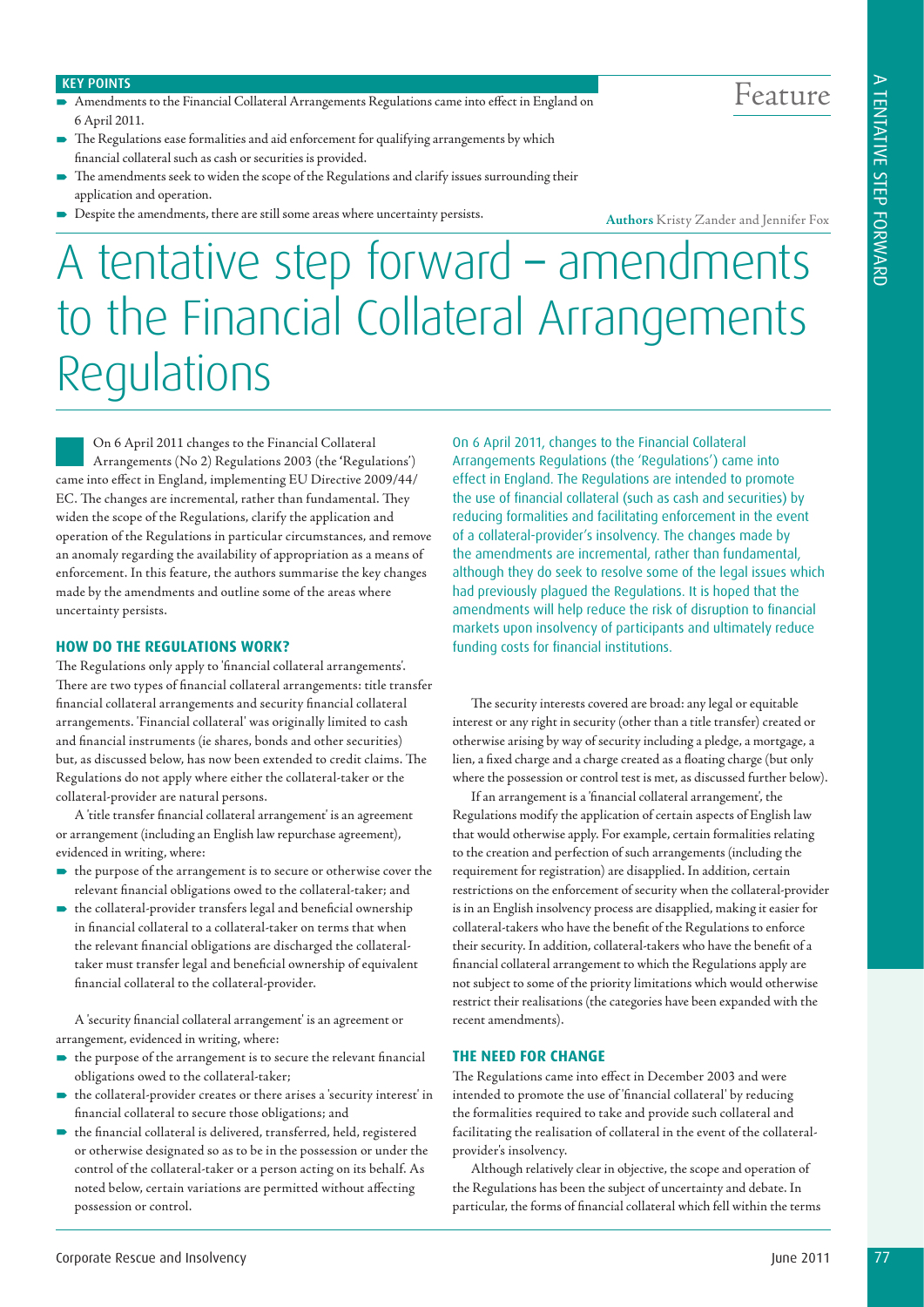### Feature

of the Regulations were restrictive and the question of the application of the Regulations to collateral provided by way of a floating charge was riddled with uncertainty.

The recent amendments ostensibly seek to resolve, in part, the legal quandaries concerning the application of the Regulations and, in turn, the UK government has stated that it anticipates that this will reduce the risk of disruption 'to the key financial architecture of London's markets and potentially reduce funding costs in the form of collateral savings and additional liquidation available to financial institutions' (HM Treasury, Implementation of the EU Directive 2009/44/EC on settlement finality and financial collateral arrangements – summary of responses, December 2010, p 27). However, as discussed below, the amendments may potentially give rise to further problems regarding the practical operation of the Regulations and resolve existing ambiguities only to a limited extent.

#### **SECURITY FINANCIAL COLLATERAL ARRANGEMENTS – EQUIVALENT SECURITY**

As mentioned above, the Regulations provide for two forms of financial collateral arrangement: the title transfer financial collateral arrangement and the security financial collateral arrangement. In respect of security financial collateral arrangements, one of the key eligibility requirements is that the financial collateral must be delivered, transferred, held, registered or otherwise designated so as to be in the possession or under the control of the collateral-taker or a person acting on its behalf.

The Regulations (as in force prior to 6 April 2011) gave the collateral-provider the ability to effect a substitution of collateral with 'equivalent financial collateral', and provided that such right of substitution would not prevent the assets being regarded as being in the possession or under the control of the collateral-taker for the purposes of the Regulations. The meaning given to 'equivalent financial collateral' by the Regulations was very narrow, such that the replacement collateral needed in substance to be identical to the collateral being replaced. In practice, this limited definition was restrictive and did not accord with the commercial reality of parties entering into financial collateral arrangements of this type, nor, it would seem, with the expectations of the European Central Bank and European Commission which had long recognised the commercial benefits of enabling collateral-providers to substitute financial collateral for collateral of an equivalent value. (See Opinion of the European Central Bank, 13 June 2001; Proposed Directive of Financial Collateral Arrangements (30 March 2001), p 3.)

The amendments to the Regulations have removed the reference to 'equivalent financial collateral' and have replaced it with an equivalent value concept, providing that any right of the collateral-provider to substitute financial collateral of the same or greater value (or withdraw excess financial collateral or collect the proceeds of credit claims) does not prevent the financial collateral being 'in the possession or under the control' of the collateral-taker. This refinement brings the Regulations into line with the commercial reality of parties transacting on the financial markets and managing portfolios of investments, which

should in turn enable a wider range of arrangements to fall within the parameters and protections of the Regulations. However, as discussed below in relation to floating charges, there remains uncertainty as to what is required to satisfy the 'possession or control' element of the test.

#### **POSSESSION OR CONTROL**

As noted above, for a charge to be regarded as a 'security financial collateral arrangement' for the purposes of the Regulations, the collateral must have been 'delivered, transferred, held, registered or otherwise designated so as to be in the possession or under the control of the collateral-taker or a person acting on its behalf'. The collateral-provider is, however, permitted to substitute the collateral (now for collateral of the same of greater value) and withdraw excess collateral without affecting the possession or control requirement. Accordingly, a key issue is what is required to meet the 'possession or control' test.

In *Gray v G-T-P Group* [2010] EWHC 1772, the English High Court questioned whether the English law concept of 'possession' could apply to intangible property such as cash and dematerialised financial instruments. The judge therefore considered the question of 'control' and declined to find the trustee account holder had control over the account within the meaning of the Regulations because that control was simply administrative as opposed to substantive and the trusteeaccount holder could not prevent the beneficiary/chargor from dealing with the account. The court questioned whether the control test could ever be satisfied in the case of a floating charge. Following *Gray*, there was much concern that the application of the Regulations was more limited than intended.

**FOR THE INTERFERITY PROGRAM CONTRIBUTERS** (**FOR THE INSOLVER CORPORATIONS)** and the interference of the interference of the interference of the interference of the interference of the interference of the interference of Although the amended Regulations do not provide guidance as to the meaning of 'control', new reg 3(2) now provides a definition of possession. The definition is non-exhaustive and applies only to cash and financial instruments, but stipulates that a collateral-taker will be in possession of the relevant collateral for the purposes of the Regulations where the assets have been credited to an account of the collateral-taker, or a person acting on its behalf (whether or not the collateral-taker credits the collateral to an account in the name of the collateral-provider on its books), provided that the collateralprovider's only rights in relation to the collateral are limited to the right to substitute financial collateral of the same or greater value or to withdraw excess financial collateral. The latter limitation could be problematic for transactions (including, for example, custody arrangements) where the collateral-provider has greater rights than those provided for in reg 3(2). Nevertheless, new reg 3(2) brings much needed clarity to the meaning of 'possession', particularly in relation to intangible property. Consequently, the question as to what amounts to 'control', as discussed in *Gray*, is likely to be of less significance. If *Gray* was to be revisited it is likely that reg 3(2) would come into its own.

#### **FLOATING CHARGES – IN OR OUT?**

A significant proportion of the UK government's consultation paper regarding the amendments to the Regulations concerned the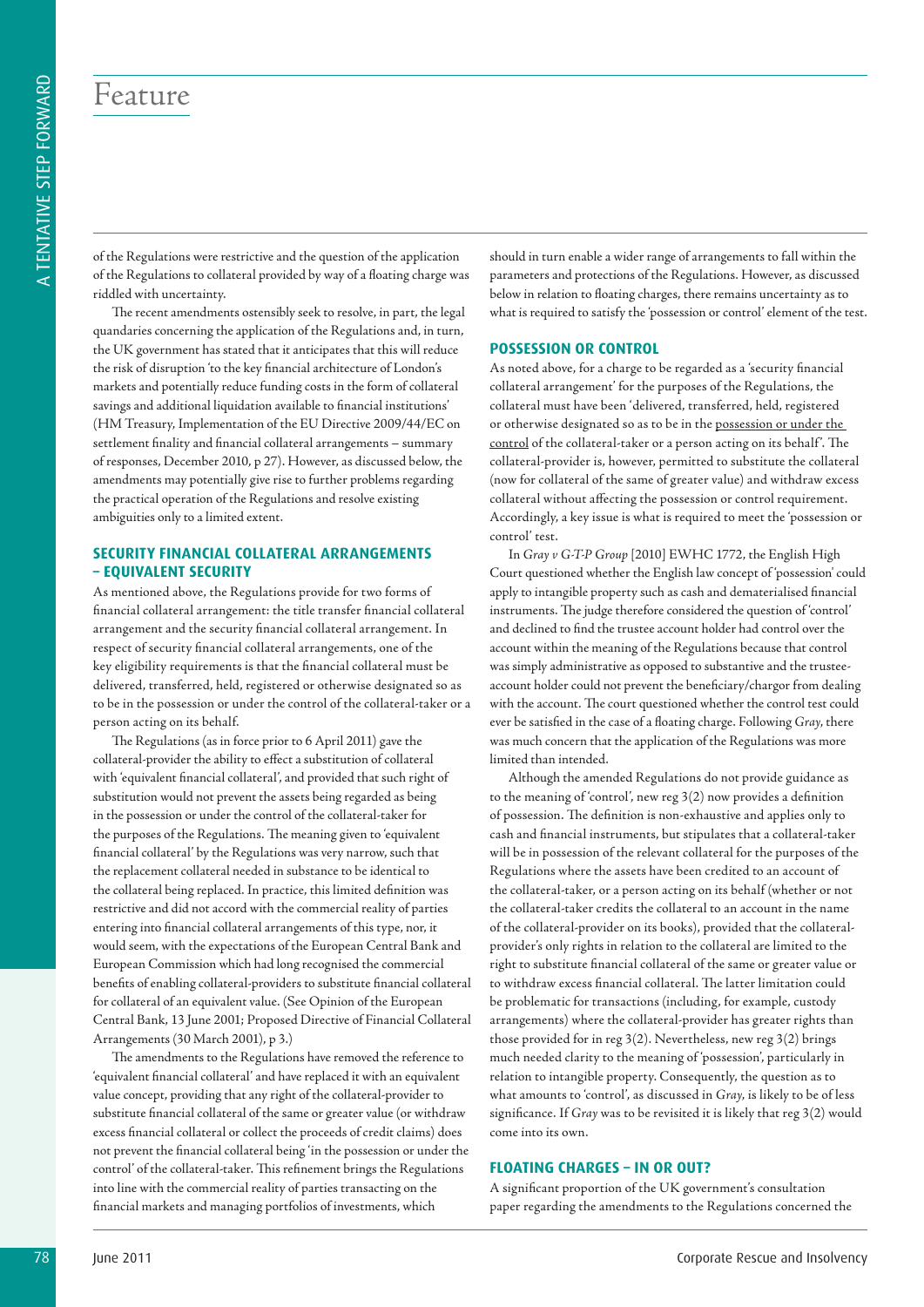Feature

application of the Regulations to floating charges, which is a longstanding practical issue. However, although amendments have been made to clarify what level of possession of the assets is required, none of the amendments directly clarifies whether or not a given floating charge can be a 'security financial collateral arrangement' for the purposes of the Regulations.

Under English law, whether security is characterised as a floating charge usually turns on the question of control over the assets. A floating charge is normally characterised as such where the collateralprovider, until crystallisation of the charge, is free to control and manage the charged assets and remove them from the security without the chargee's permission: *Re Spectrum Plus* [2005] UKHL 41.

The new definition of 'possession' in reg 3(2) and the amended right to substitute collateral of equivalent value make it more likely that some types of floating charges could be regarded as 'security financial collateral arrangements'. However, there remains uncertainty about the extent to which floating charges can come within the scope of the Regulations, particularly where possession is, in practice, taken in a different way to that envisaged by reg 3(2). The terms of the HM Treasury consultation document and summary of responses clearly indicate that the discussion as to whether and how floating charges, or certain floating charges, could properly come within the Regulations has just begun. HM Treasury has indicated that a further consultation specifically on this issue may be required.

#### **CREDIT CLAIMS**

Prior to 6 April 2011, 'financial collateral' covered by the Regulations was limited to cash and financial instruments. The meanings attributed to cash and financial instruments were broad (encompassing cash standing to the credit of a bank account, money market deposits, balances due under close-out netting arrangements, shares, bonds and tradable securities), but receivables under bank loans did not qualify as 'financial collateral' for the purpose of the Regulations.

The definition now given to 'financial collateral' within the Regulations has been widened so as to include receivables on bank loans, referred to as 'credit claims' (ie 'pecuniary claims which arise out of an agreement whereby a credit institution .... grants credit in the form of a loan')*.* 

The European Central Bank has stated that the expansion of the forms of eligible financial collateral to which the Regulations apply reflects a long held belief that the inclusion of credit claims would *'*further enhance the implementation of the single monetary policy of the Eurosystem' which, in turn, would benefit consumers and debtors as the increased 'pool of available collateral … could ultimately lead to more intense competition and better availability of credit'. Accordingly, a broader span of arrangements involving financial collateral may now take advantage of the provisions of the Regulations which dispense with the need to comply with domestic creation and perfection formalities, and benefit from the safe harbours which apply to protect the position of the collateral-taker on the insolvency of the collateral-provider.

#### **No right of use**

However, the inclusion of credit claims as eligible financial collateral has its limitations. Where cash and financial instruments are provided as financial collateral under a security financial collateral arrangement, reg 16 expressly preserves any rights which the collateral-taker has under the arrangement to use and dispose of the collateral as owner (provided that the financial collateral is replaced by equivalent financial collateral in due course). However, that preservation of rights of use does not apply where the financial collateral is a credit claim.

#### **Exemption from formalities?**

Financial collateral arrangements to which the Regulations apply are exempt from the domestic formality requirements regarding the creation, validity, perfection, enforceability or admissibility of a financial collateral arrangement or the provision of financial collateral. However, the Regulations do not completely obviate the need for formalities: the provision of financial collateral must still be evidenced in writing and the financial collateral must be identified between the parties to the arrangement.

In the case of credit claims, the European Financial Collateral Directive 2002/47/EC ('FCD'), to which the Regulations gave effect, provides that the provision to the collateral-taker of 'a list of claims submitted in writing or in a legally equivalent manner' would be sufficient to evidence the arrangement and identify the relevant collateral against both the debtor and third parties, which goes some way to recognising that credit claims are likely to be linked to a variety of third party interests. However, the FCD goes further and states that member states may continue to require formal acts 'for the purposes of perfection, priority, enforceability or admissibility in evidence against the debtor or third parties' (art 3(1)(i) FCD). Accordingly, member states may continue to insist on the fulfilment of formal acts to ensure a collateral-taker's interest in the credit claims is effective as against parties other than the collateral-provider (eg the underlying debtor).

Although the Regulations dispense with the need for certain formalities to occur as between the collateral-taker and the collateralprovider, they do not remove the requirement for notice to be given to third parties to the collateral arrangement who may have interests in the credit claims provided as collateral (ie the debtor). Notification to third parties is still likely to be required to ensure that, for example, the debtor directs payments to the correct account and to ensure that the collateral-taker has priority against subsequent secured creditors. Accordingly, the disapplication of formalities in respect of arrangements involving the provision of financial collateral in the form of credit claims may be of limited value in practical terms, although the inclusion of credit claims remains a positive development with regard to the objectives of the financial collateral regime.

#### **FACILITATING ENFORCEMENT**

Other amendments to the Regulations have rationalised the self-help remedy of appropriation by widening the circumstances in which